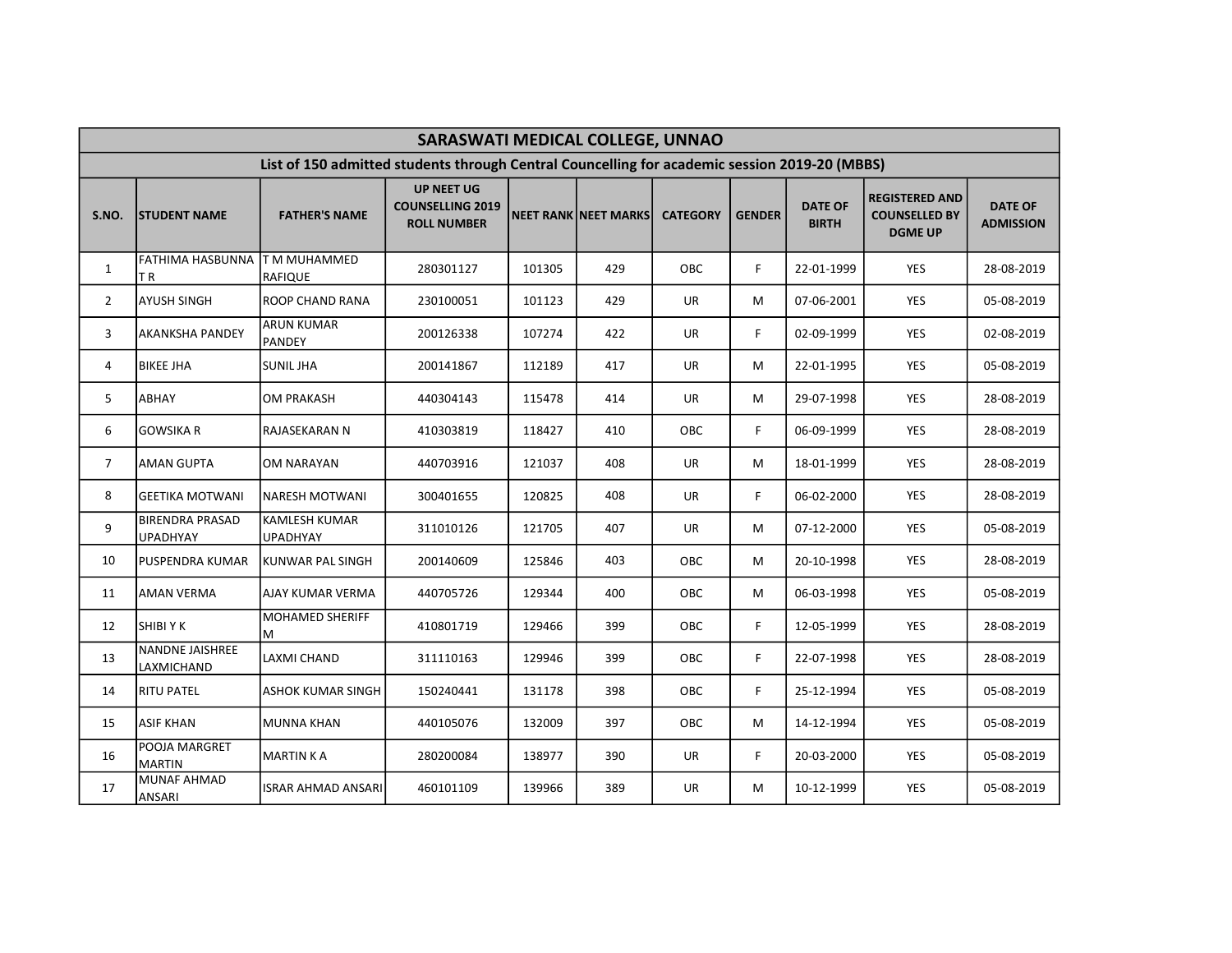|       | SARASWATI MEDICAL COLLEGE, UNNAO        |                                                                                               |                                                                    |        |                             |                 |               |                                |                                                                 |                                    |  |  |  |
|-------|-----------------------------------------|-----------------------------------------------------------------------------------------------|--------------------------------------------------------------------|--------|-----------------------------|-----------------|---------------|--------------------------------|-----------------------------------------------------------------|------------------------------------|--|--|--|
|       |                                         | List of 150 admitted students through Central Councelling for academic session 2019-20 (MBBS) |                                                                    |        |                             |                 |               |                                |                                                                 |                                    |  |  |  |
| S.NO. | <b>ISTUDENT NAME</b>                    | <b>FATHER'S NAME</b>                                                                          | <b>UP NEET UG</b><br><b>COUNSELLING 2019</b><br><b>ROLL NUMBER</b> |        | <b>NEET RANK NEET MARKS</b> | <b>CATEGORY</b> | <b>GENDER</b> | <b>DATE OF</b><br><b>BIRTH</b> | <b>REGISTERED AND</b><br><b>COUNSELLED BY</b><br><b>DGME UP</b> | <b>DATE OF</b><br><b>ADMISSION</b> |  |  |  |
| 18    | <b>JAI BHAGWAN</b>                      | <b>MUNNA LAL SAINI</b>                                                                        | 44090492                                                           | 305199 | 272                         | OBC             | М             | 21-09-1996                     | YES                                                             | 05-07-2019                         |  |  |  |
| 19    | <b>KAUSHAL</b><br><b>CHATURVEDI</b>     | <b>TRILOK CHAND</b><br><b>CHATURVEDI</b>                                                      | 200145120                                                          | 307694 | 271                         | <b>UR</b>       | M             | 05-09-2000                     | <b>YES</b>                                                      | 05-07-2019                         |  |  |  |
| 20    | KILARU HEMANTH<br>KUMAR                 | KILARU VENKATA RAO                                                                            | 120506167                                                          | 314810 | 267                         | UR              | м             | 10-08-1999                     | YES                                                             | 05-07-2019                         |  |  |  |
| 21    | MOHIT SHARMA                            | <b>KAILASH CHAD</b><br><b>SHARMA</b>                                                          | 390339092                                                          | 320929 | 264                         | UR              | м             | 10-06-2001                     | <b>YES</b>                                                      | 05-07-2019                         |  |  |  |
| 22    | <b>JEYAPRAKASH</b>                      | <b>K KALAIYARASAN</b>                                                                         | 410606518                                                          | 333986 | 257                         | OBC             | М             | 16-04-2001                     | YES                                                             | 05-07-2019                         |  |  |  |
| 23    | SAMRIDHI NARAYAN<br>MATHUR              | <b>PIUSH KUMAR</b>                                                                            | 440305007                                                          | 347953 | 250                         | UR              | F.            | 02-07-1997                     | <b>YES</b>                                                      | 05-07-2019                         |  |  |  |
| 24    | <b>TAMANDRA PAVAN</b><br><b>KUMAR</b>   | <b>TARVIND</b>                                                                                | 120100451                                                          | 353891 | 247                         | UR              | м             | 02-10-1998                     | <b>YES</b>                                                      | 05-07-2019                         |  |  |  |
| 25    | <b>VIPUL RAO</b>                        | <b>DARA RAM YADAV</b>                                                                         | 200123708                                                          | 365712 | 242                         | OBC             | м             | 27-10-1999                     | <b>YES</b>                                                      | 05-07-2019                         |  |  |  |
| 26    | ANAMIKA CHAUHAN                         | YOGENDRA SINGH<br><b>CHAUHAN</b>                                                              | 200148942                                                          | 368343 | 241                         | UR              | F.            | 17-09-1999                     | <b>YES</b>                                                      | 05-07-2019                         |  |  |  |
| 27    | <b>RUPAK KUMAR</b>                      | RAMA NAND SINGH                                                                               | 150224870                                                          | 370815 | 239                         | OBC             | м             | 25-02-1997                     | YES                                                             | 05-07-2019                         |  |  |  |
| 28    | <b>DIVYANSH JAIN</b>                    | <b>SANDEEP JAIN</b>                                                                           | 441108323                                                          | 373636 | 238                         | UR              | M             | 20-02-2002                     | <b>YES</b>                                                      | 05-07-2019                         |  |  |  |
| 29    | <b>KARTHIKEYAN R</b>                    | <b>RAGHUK</b>                                                                                 | 411403416                                                          | 373688 | 238                         | OBC             | м             | 05-05-2002                     | YES                                                             | 05-07-2019                         |  |  |  |
| 30    | RAJRAJESHWARI<br><b>VITTHAL NAGPURE</b> | <b>VITTHAL NAGPURE</b>                                                                        | 311114360                                                          | 420396 | 218                         | UR              | F.            | 03-05-2001                     | <b>YES</b>                                                      | 05-07-2019                         |  |  |  |
| 31    | MOHD AADIL                              | ANSARUDDIN                                                                                    | 440809280                                                          | 420430 | 218                         | UR              | м             | 23-08-1999                     | YES                                                             | 05-07-2019                         |  |  |  |
| 32    | <b>RAHUL YADAV</b>                      | <b>SANTOSH KUMAR</b><br>YADAV                                                                 | 440101023                                                          | 422378 | 217                         | OBC             | м             | 30-05-1999                     | <b>YES</b>                                                      | 05-07-2019                         |  |  |  |
| 33    | <b>AVINASH SINGH</b>                    | <b>VIJAY BAHADUR</b><br><b>SINGH</b>                                                          | 440800803                                                          | 421914 | 217                         | UR              | м             | 16-09-1997                     | <b>YES</b>                                                      | 05-07-2019                         |  |  |  |
| 34    | <b>ANJALI GUPTA</b>                     | PRAMOD KUMAR                                                                                  | 440807974                                                          | 430169 | 214                         | OBC             | F.            | 20-02-1998                     | <b>YES</b>                                                      | 05-07-2019                         |  |  |  |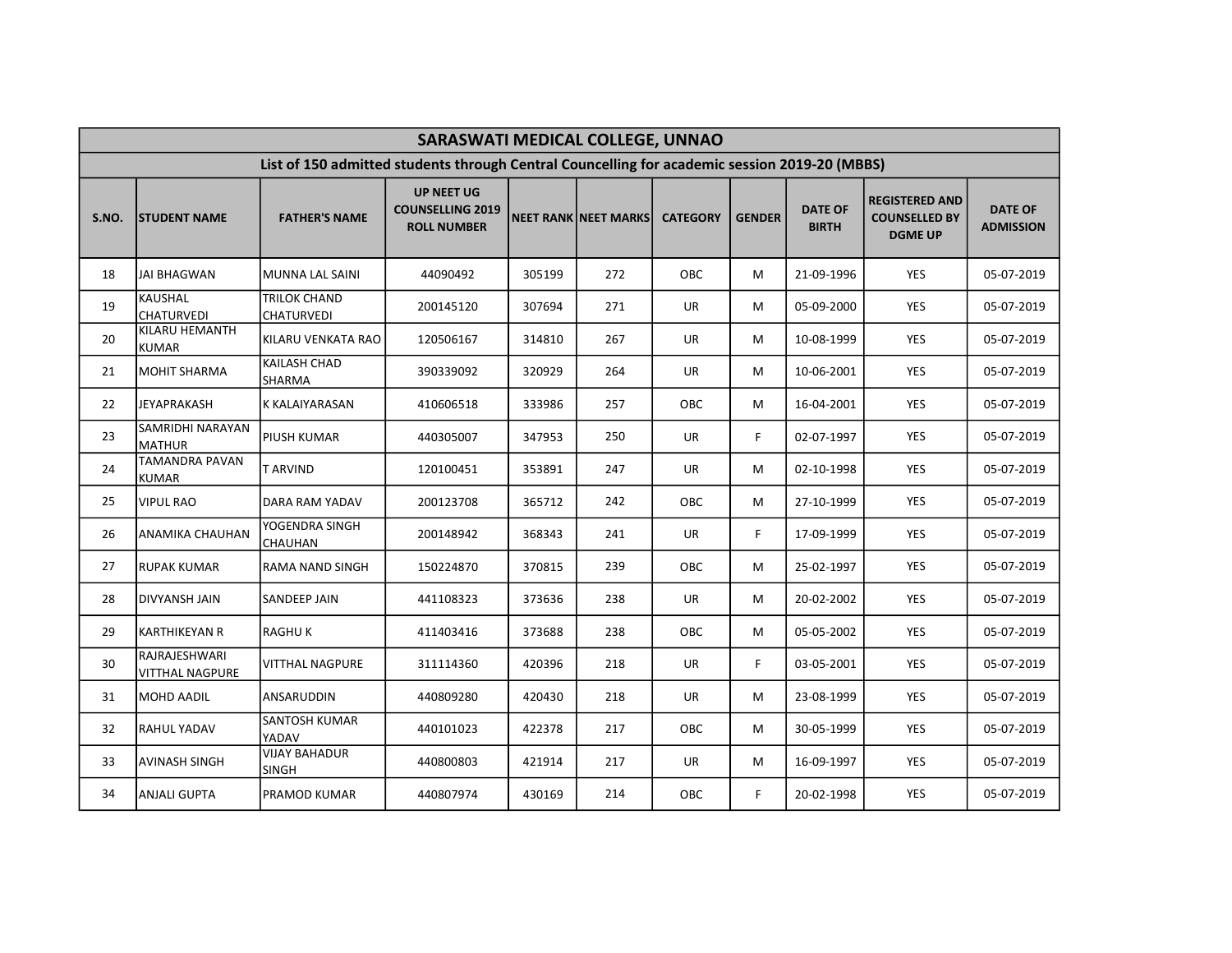|       | SARASWATI MEDICAL COLLEGE, UNNAO      |                                                                                               |                                                                    |        |                             |                 |               |                                |                                                                 |                                    |  |  |  |
|-------|---------------------------------------|-----------------------------------------------------------------------------------------------|--------------------------------------------------------------------|--------|-----------------------------|-----------------|---------------|--------------------------------|-----------------------------------------------------------------|------------------------------------|--|--|--|
|       |                                       | List of 150 admitted students through Central Councelling for academic session 2019-20 (MBBS) |                                                                    |        |                             |                 |               |                                |                                                                 |                                    |  |  |  |
| S.NO. | <b>ISTUDENT NAME</b>                  | <b>FATHER'S NAME</b>                                                                          | <b>UP NEET UG</b><br><b>COUNSELLING 2019</b><br><b>ROLL NUMBER</b> |        | <b>NEET RANK NEET MARKS</b> | <b>CATEGORY</b> | <b>GENDER</b> | <b>DATE OF</b><br><b>BIRTH</b> | <b>REGISTERED AND</b><br><b>COUNSELLED BY</b><br><b>DGME UP</b> | <b>DATE OF</b><br><b>ADMISSION</b> |  |  |  |
| 35    | <b>SARTHAK SHARMA</b>                 | <b>RAKESH KUMAR</b><br><b>SHARMA</b>                                                          | 440403351                                                          | 429273 | 214                         | <b>UR</b>       | М             | 27-09-1995                     | YES                                                             | 05-07-2019                         |  |  |  |
| 36    | <b>AKANKSHA URVASHI</b>               | <b>UGRA NATH JHA</b>                                                                          | 200144054                                                          | 431763 | 213                         | <b>UR</b>       | F.            | 02-01-2000                     | <b>YES</b>                                                      | 05-07-2019                         |  |  |  |
| 37    | PRIYA BHOOSHAN                        | <b>HIMANSHU KUMAR</b>                                                                         | 441105387                                                          | 435400 | 212                         | SC              | F             | 14-05-1999                     | YES                                                             | 05-07-2019                         |  |  |  |
| 38    | AYUSH MEHROTRA                        | <b>ATUL KUMAR</b><br>MEHROTRA                                                                 | 150226486                                                          | 438872 | 211                         | UR              | м             | 08-02-2000                     | <b>YES</b>                                                      | 05-07-2019                         |  |  |  |
| 39    | <b>BINAYAK PRATAP</b><br><b>SINGH</b> | <b>VIJAY PAL SINGH</b>                                                                        | 300400534                                                          | 450391 | 206                         | UR              | М             | 17-07-2000                     | YES                                                             | 05-07-2019                         |  |  |  |
| 40    | <b>ANWESHA</b><br><b>CHAUDHURI</b>    | <b>ASOK RANJAN</b><br><b>CHAUDHURI</b>                                                        | 430100501                                                          | 457035 | 204                         | OBC             | F.            | 28-12-1999                     | YES                                                             | 05-07-2019                         |  |  |  |
| 41    | ANUJ                                  | <b>BHAGWAN DAS</b>                                                                            | 230104357                                                          | 458110 | 203                         | UR              | м             | 15-02-1999                     | <b>YES</b>                                                      | 05-07-2019                         |  |  |  |
| 42    | <b>SHIVAM KUMAR</b>                   | <b>SHAMBHU KUMAR</b>                                                                          | 150232211                                                          | 467723 | 200                         | OBC             | м             | 30-08-2002                     | <b>YES</b>                                                      | 05-07-2019                         |  |  |  |
| 43    | <b>STAKSHI</b>                        | LATE MANOJ KUMAR<br><b>GUPTA</b>                                                              | 200107121                                                          | 466954 | 200                         | OBC             | F.            | 16-04-1999                     | YES                                                             | 05-07-2019                         |  |  |  |
| 44    | <b>SANJITA PATHAK</b>                 | <b>SATYA PRAKASH</b><br>PATHAK                                                                | 440804094                                                          | 467557 | 200                         | UR              | F.            | 20-09-1997                     | YES                                                             | 05-07-2019                         |  |  |  |
| 45    | <b>SAKSHAM VEER</b><br><b>SINGH</b>   | OM VEER SINGH                                                                                 | 440813814                                                          | 468712 | 199                         | OBC             | М             | 09-02-1996                     | <b>YES</b>                                                      | 05-07-2019                         |  |  |  |
| 46    | <b>SWATI RANJAN</b>                   | PRABHAT RANJAN                                                                                | 390509539                                                          | 480378 | 195                         | UR              | F             | 03-09-2000                     | YES                                                             | 05-07-2019                         |  |  |  |
| 47    | <b>SHADAN AHMAD</b><br>SIDDIQUI       | SHAHID AHMAD<br>SIDDIQUI                                                                      | 440815503                                                          | 484796 | 194                         | UR              | M             | 01-10-1998                     | <b>YES</b>                                                      | 05-07-2019                         |  |  |  |
| 48    | <b>SONU KAUSHIK</b>                   | <b>SHIVDUTT KAUSHIK</b>                                                                       | 441000441                                                          | 496563 | 190                         | UR              | м             | 15-11-1999                     | YES                                                             | 05-07-2019                         |  |  |  |
| 49    | <b>VIKRANT SINGH</b>                  | <b>DINESH SINGH</b>                                                                           | 390300092                                                          | 496349 | 190                         | UR              | M             | 09-11-2000                     | <b>YES</b>                                                      | 05-07-2019                         |  |  |  |
| 50    | <b>SWARNENDU TUNGA</b>                | <b>SANTOSH KUMAR</b><br><b>TUNGA</b>                                                          | 460809968                                                          | 499418 | 189                         | UR              | м             | 12-04-2002                     | <b>YES</b>                                                      | 05-07-2019                         |  |  |  |
| 51    | SHUBHANGI TYAGI                       | <b>MUKUL TYAGI</b>                                                                            | 440904329                                                          | 497778 | 189                         | UR              | F.            | 09-02-2000                     | <b>YES</b>                                                      | 05-07-2019                         |  |  |  |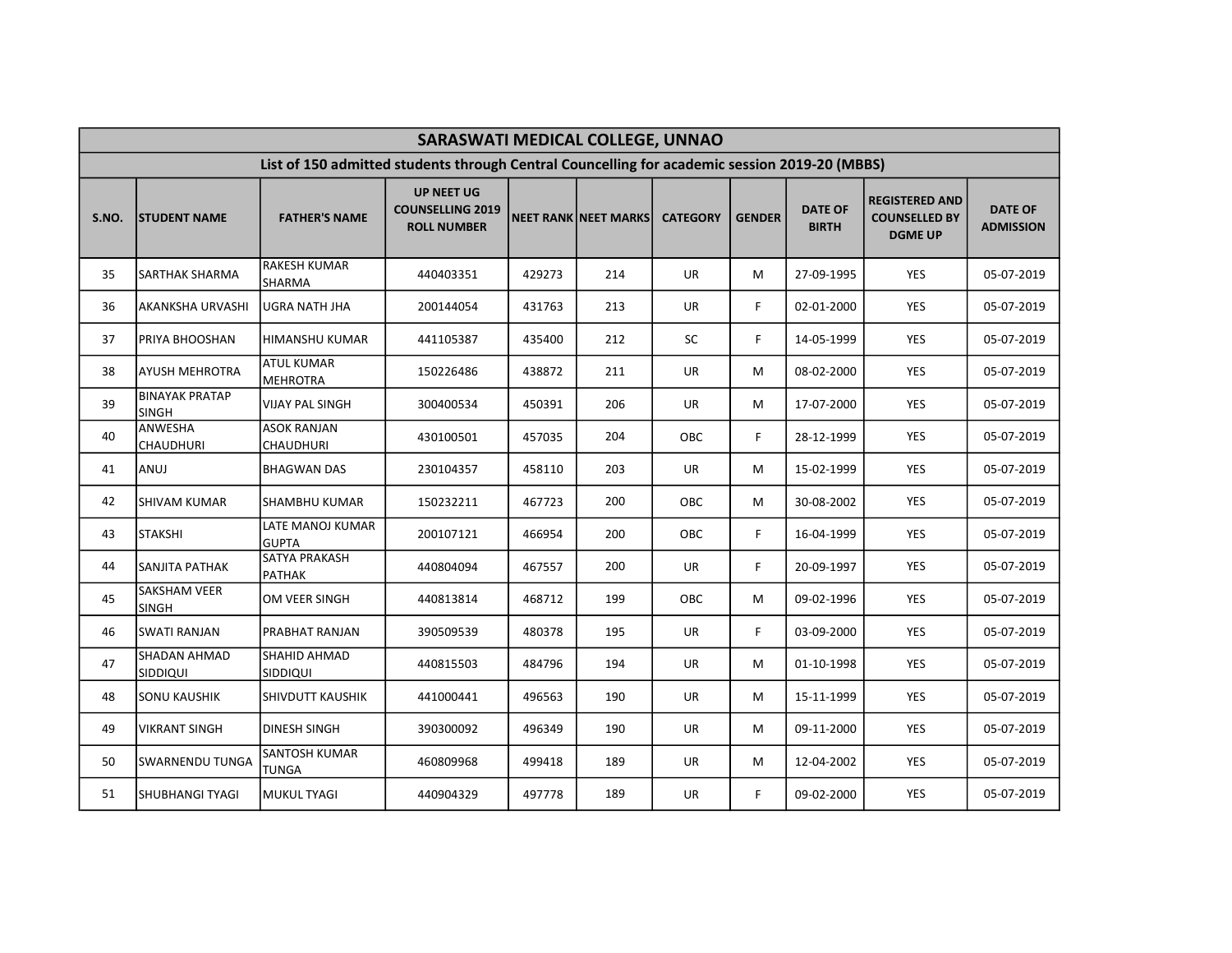|       | SARASWATI MEDICAL COLLEGE, UNNAO |                                                                                               |                                                                    |        |                      |                 |               |                                |                                                                 |                                    |  |  |  |
|-------|----------------------------------|-----------------------------------------------------------------------------------------------|--------------------------------------------------------------------|--------|----------------------|-----------------|---------------|--------------------------------|-----------------------------------------------------------------|------------------------------------|--|--|--|
|       |                                  | List of 150 admitted students through Central Councelling for academic session 2019-20 (MBBS) |                                                                    |        |                      |                 |               |                                |                                                                 |                                    |  |  |  |
| S.NO. | <b>STUDENT NAME</b>              | <b>FATHER'S NAME</b>                                                                          | <b>UP NEET UG</b><br><b>COUNSELLING 2019</b><br><b>ROLL NUMBER</b> |        | NEET RANK NEET MARKS | <b>CATEGORY</b> | <b>GENDER</b> | <b>DATE OF</b><br><b>BIRTH</b> | <b>REGISTERED AND</b><br><b>COUNSELLED BY</b><br><b>DGME UP</b> | <b>DATE OF</b><br><b>ADMISSION</b> |  |  |  |
| 52    | <b>ANKITA CHAUDHARY</b>          | HARISH CHANDRA                                                                                | 440304161                                                          | 505014 | 187                  | SC              | F.            | 12-03-2001                     | YES                                                             | 05-07-2019                         |  |  |  |
| 53    | <b>ANUJ KUMAR PUNDIR</b>         | <b>JAGPAL SINGH</b><br>PUNDIR                                                                 | 311004048                                                          | 506530 | 186                  | UR              | M             | 19-03-1999                     | <b>YES</b>                                                      | 05-07-2019                         |  |  |  |
| 54    | SHUBHAM YADAV                    | <b>DEVENDRA SINGH</b><br>YADAV                                                                | 200121666                                                          | 507558 | 186                  | OBC             | м             | 23-06-2000                     | YES                                                             | 05-07-2019                         |  |  |  |
| 55    | ROHIT KUMAR                      | JAINATH SINGH                                                                                 | 150206434                                                          | 512454 | 184                  | UR              | м             | 25-08-2001                     | <b>YES</b>                                                      | 05-07-2019                         |  |  |  |
| 56    | ARYAN SHARMA                     | <b>ISHAR CHAND</b><br>SHARMA                                                                  | 390327213                                                          | 516947 | 183                  | UR              | м             | 26-10-2002                     | YES                                                             | 05-07-2019                         |  |  |  |
| 57    | YOSHIT                           | <b>RAJESH KUMAR</b>                                                                           | 450202467                                                          | 515264 | 183                  | OBC             | м             | 31-01-1997                     | <b>YES</b>                                                      | 05-07-2019                         |  |  |  |
| 58    | <b>BHOOMIKA SINGH</b>            | <b>CHANDER BHAN</b><br><b>SINGH</b>                                                           | 200130106                                                          | 518397 | 182                  | SC              | F.            | 23-03-1998                     | YES                                                             | 05-07-2019                         |  |  |  |
| 59    | DEEPAK YADAV                     | <b>GAJANAND YADAV</b>                                                                         | 230203584                                                          | 519773 | 182                  | OBC             | м             | 25-07-1998                     | <b>YES</b>                                                      | 05-07-2019                         |  |  |  |
| 60    | <b>ANJALI RANI</b>               | <b>OM PRAKASH</b><br>NARAYAN                                                                  | 260202499                                                          | 525585 | 180                  | UR              | F.            | 23-05-2000                     | YES                                                             | 05-07-2019                         |  |  |  |
| 61    | SHUBHAM VERMA                    | P R VERMA                                                                                     | 440601435                                                          | 529423 | 179                  | SC              | М             | 13-04-2000                     | YES                                                             | 05-07-2019                         |  |  |  |
| 62    | AVNI SEN SAXENA                  | <b>RAHUL SEN SAXENA</b>                                                                       | 440808113                                                          | 529551 | 179                  | UR              | F.            | 02-09-2000                     | YES                                                             | 05-07-2019                         |  |  |  |
| 63    | <b>YASH JOSHI</b>                | <b>SURESH JOSHI</b>                                                                           | 450200516                                                          | 528281 | 179                  | UR              | М             | 11-07-2000                     | YES                                                             | 05-07-2019                         |  |  |  |
| 64    | DIKSHANT CHAUHAN                 | <b>RAMVIR SINGH</b>                                                                           | 440303710                                                          | 532571 | 178                  | UR              | М             | 06-03-2000                     | <b>YES</b>                                                      | 05-07-2019                         |  |  |  |
| 65    | <b>KM PRATIKSHA</b><br>YADAV     | VIJAY BABU YADAV                                                                              | 440205724                                                          | 533116 | 178                  | OBC             | F.            | 06-06-2001                     | YES                                                             | 30-08-2019                         |  |  |  |
| 66    | <b>ANKITA ROY</b>                | <b>SUNIL KUMAR</b>                                                                            | 150201857                                                          | 537420 | 176                  | <b>OBC</b>      | F.            | 11-02-1997                     | <b>YES</b>                                                      | 05-07-2019                         |  |  |  |
| 67    | <b>ADITYA SINGH</b>              | YOGESH BANSHLA                                                                                | 440901778                                                          | 541928 | 175                  | OBC             | м             | 13-12-2000                     | <b>YES</b>                                                      | 05-07-2019                         |  |  |  |
| 68    | PRIYA RAJ                        | PRABHU NANDAN PD<br>SRIVASTAVA                                                                | 440402300                                                          | 542005 | 175                  | UR              | F.            | 10-11-1997                     | <b>YES</b>                                                      | 05-07-2019                         |  |  |  |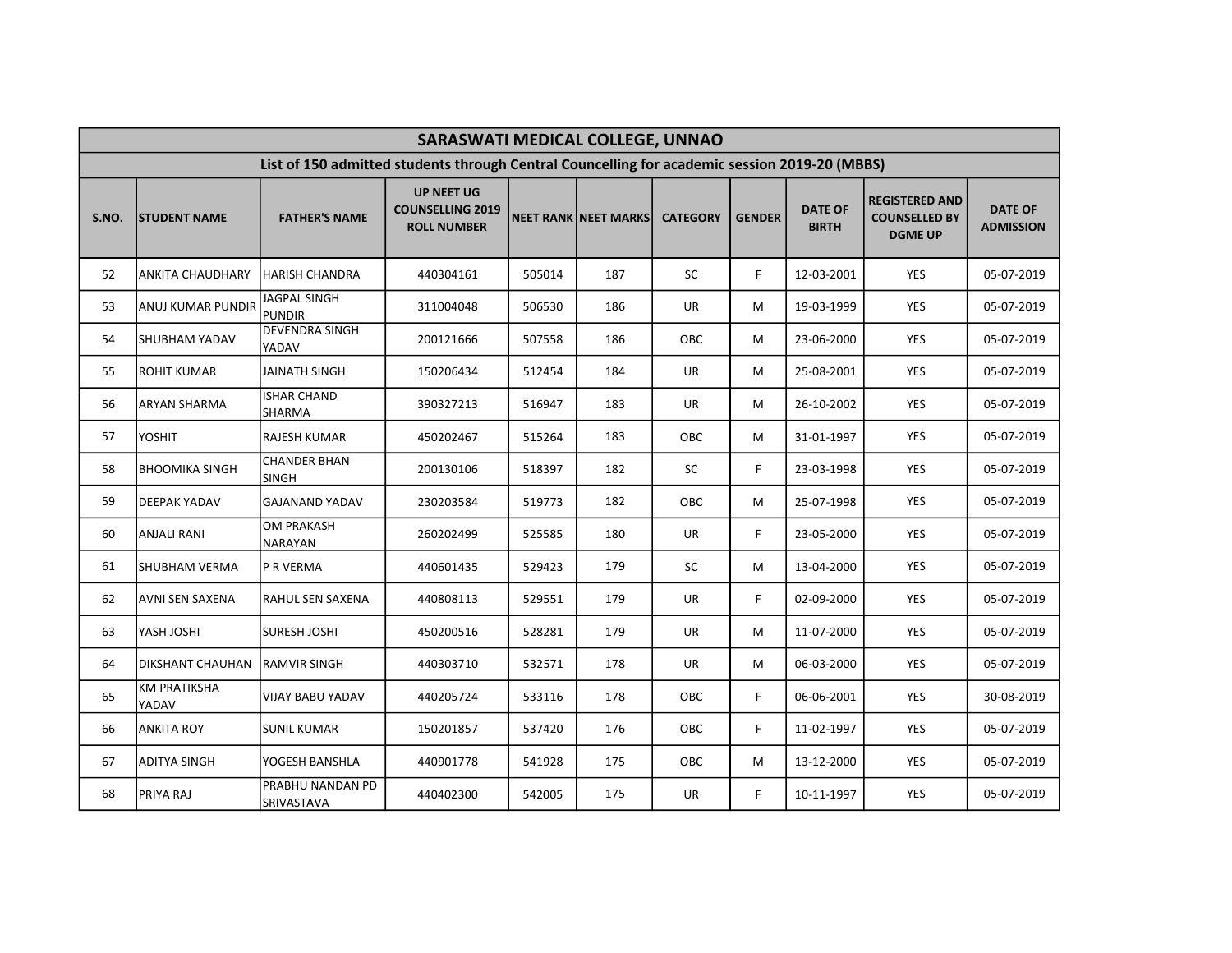|       | SARASWATI MEDICAL COLLEGE, UNNAO |                                                                                               |                                                                    |        |                             |                 |               |                                |                                                                 |                                    |  |  |  |
|-------|----------------------------------|-----------------------------------------------------------------------------------------------|--------------------------------------------------------------------|--------|-----------------------------|-----------------|---------------|--------------------------------|-----------------------------------------------------------------|------------------------------------|--|--|--|
|       |                                  | List of 150 admitted students through Central Councelling for academic session 2019-20 (MBBS) |                                                                    |        |                             |                 |               |                                |                                                                 |                                    |  |  |  |
| S.NO. | <b>ISTUDENT NAME</b>             | <b>FATHER'S NAME</b>                                                                          | <b>UP NEET UG</b><br><b>COUNSELLING 2019</b><br><b>ROLL NUMBER</b> |        | <b>NEET RANK NEET MARKS</b> | <b>CATEGORY</b> | <b>GENDER</b> | <b>DATE OF</b><br><b>BIRTH</b> | <b>REGISTERED AND</b><br><b>COUNSELLED BY</b><br><b>DGME UP</b> | <b>DATE OF</b><br><b>ADMISSION</b> |  |  |  |
| 69    | <b>FERKHANDAH</b><br>ANWAR       | <b>HAFIZ ANWAR</b>                                                                            | 150237833                                                          | 541967 | 175                         | <b>UR</b>       | F.            | 03-11-1998                     | <b>YES</b>                                                      | 05-07-2019                         |  |  |  |
| 70    | MANAS DUBEY                      | <b>ANIL DUBEY</b>                                                                             | 440701717                                                          | 541315 | 175                         | <b>UR</b>       | M             | 20-11-2000                     | <b>YES</b>                                                      | 05-07-2019                         |  |  |  |
| 71    | <b>ABHISHEK KHOSLA</b>           | JATINDER KHOSLA                                                                               | 380302027                                                          | 541978 | 175                         | UR              | М             | 17-07-2000                     | <b>YES</b>                                                      | 05-07-2019                         |  |  |  |
| 72    | AMITESH<br><b>KARMAKATR</b>      | NADIA KARMAKAR                                                                                | 140205565                                                          | 540337 | 175                         | SC              | М             | 05-06-1999                     | YES                                                             | 05-07-2019                         |  |  |  |
| 73    | MUDITA GUPTA                     | <b>MADAN MOHAN</b><br><b>GUPTA</b>                                                            | 390323299                                                          | 541387 | 175                         | UR              | F.            | 29-01-2001                     | <b>YES</b>                                                      | 05-07-2019                         |  |  |  |
| 74    | <b>VIKAS TYAGI</b>               | <b>HARIOM TYAGI</b>                                                                           | 390322947                                                          | 541940 | 175                         | UR              | М             | 11-12-1999                     | <b>YES</b>                                                      | 05-07-2019                         |  |  |  |
| 75    | SHALLU                           | <b>RAVINDER SINGH</b>                                                                         | 230201652                                                          | 545245 | 174                         | UR              | F.            | 15-04-2000                     | <b>YES</b>                                                      | 05-07-2019                         |  |  |  |
| 76    | <b>SHASHANK SHARMA</b>           | <b>ANIL KUMAR</b>                                                                             | 440301652                                                          | 545798 | 174                         | UR              | М             | 09-11-2000                     | <b>YES</b>                                                      | 05-07-2019                         |  |  |  |
| 77    | <b>SAHIL DAHIYA</b>              | <b>SANJAY KUMAR</b><br>DAHIYA                                                                 | 200105076                                                          | 546135 | 174                         | UR              | М             | 06-03-2001                     | <b>YES</b>                                                      | 05-07-2019                         |  |  |  |
| 78    | <b>AMAN KUMAR</b>                | <b>RAJIV KUMAR</b>                                                                            | 150214117                                                          | 545061 | 174                         | UR              | М             | 20-04-2001                     | <b>YES</b>                                                      | 05-07-2019                         |  |  |  |
| 79    | <b>RITVEEK UPADHYAY</b>          | AJAY UPADHYAY                                                                                 | 300501853                                                          | 544110 | 174                         | UR              | M             | 28-09-1999                     | <b>YES</b>                                                      | 05-07-2019                         |  |  |  |
| 80    | <b>AKANKSHA DEEP</b>             | <b>VIJAY KUMAR SINGH</b>                                                                      | 460402774                                                          | 549865 | 173                         | UR              | F.            | 25-03-2000                     | YES                                                             | 05-07-2019                         |  |  |  |
| 81    | <b>RASIK RAJ</b>                 | <b>BRAJESH KUMAR</b>                                                                          | 440714522                                                          | 547684 | 173                         | <b>OBC</b>      | M             | 28-07-2001                     | <b>YES</b>                                                      | 05-07-2019                         |  |  |  |
| 82    | SHATAKSHI KHANNA                 | <b>RAKESH KHANNA</b>                                                                          | 440814131                                                          | 549881 | 173                         | <b>UR</b>       | F.            | 14-06-1999                     | YES                                                             | 05-07-2019                         |  |  |  |
| 83    | <b>HEMANT KUMAR</b>              | <b>SHIV KUMAR JAISWAL</b>                                                                     | 200110254                                                          | 548408 | 173                         | OBC             | М             | 14-09-1997                     | YES                                                             | 05-07-2019                         |  |  |  |
| 84    | <b>RIYA VERMA</b>                | DAYA RAM VERMA                                                                                | 440100949                                                          | 547707 | 173                         | ST              | F.            | 26-01-2001                     | YES                                                             | 05-07-2019                         |  |  |  |
| 85    | ANUBHAV YADAV                    | <b>GYANESHWAR SINGH</b>                                                                       | 440707327                                                          | 551092 | 172                         | OBC             | М             | 11-03-1996                     | YES                                                             | 05-07-2019                         |  |  |  |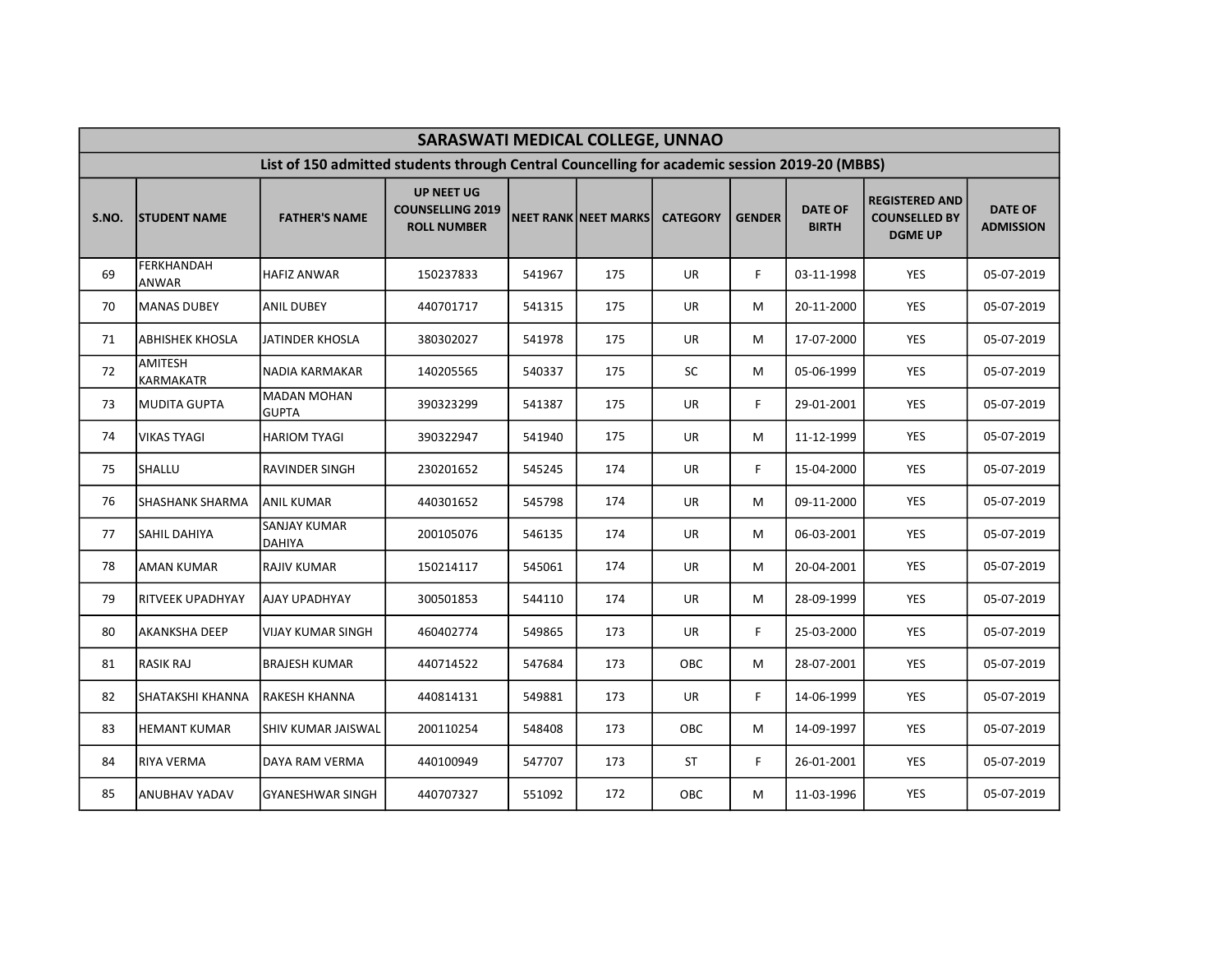|       | SARASWATI MEDICAL COLLEGE, UNNAO     |                                                                                               |                                                                    |        |                             |                 |               |                                |                                                                 |                                    |  |  |  |
|-------|--------------------------------------|-----------------------------------------------------------------------------------------------|--------------------------------------------------------------------|--------|-----------------------------|-----------------|---------------|--------------------------------|-----------------------------------------------------------------|------------------------------------|--|--|--|
|       |                                      | List of 150 admitted students through Central Councelling for academic session 2019-20 (MBBS) |                                                                    |        |                             |                 |               |                                |                                                                 |                                    |  |  |  |
| S.NO. | <b>STUDENT NAME</b>                  | <b>FATHER'S NAME</b>                                                                          | <b>UP NEET UG</b><br><b>COUNSELLING 2019</b><br><b>ROLL NUMBER</b> |        | <b>NEET RANK NEET MARKS</b> | <b>CATEGORY</b> | <b>GENDER</b> | <b>DATE OF</b><br><b>BIRTH</b> | <b>REGISTERED AND</b><br><b>COUNSELLED BY</b><br><b>DGME UP</b> | <b>DATE OF</b><br><b>ADMISSION</b> |  |  |  |
| 86    | <b>RICHA YADAV</b>                   | <b>RADHEY SHYAM</b><br>YADAV                                                                  | 440823827                                                          | 550596 | 172                         | <b>OBC</b>      | F.            | 05-08-1996                     | <b>YES</b>                                                      | 05-07-2019                         |  |  |  |
| 87    | <b>I</b> SAURABH PRAKASH             | <b>SANJAY KUMAR</b>                                                                           | 200154594                                                          | 550487 | 172                         | <b>UR</b>       | М             | 20-10-2000                     | <b>YES</b>                                                      | 05-07-2019                         |  |  |  |
| 88    | <b>SAURABH VERMA</b>                 | <b>RAM GOPAL VERMA</b>                                                                        | 40103021                                                           | 552019 | 172                         | <b>OBC</b>      | М             | 05-02-1998                     | <b>YES</b>                                                      | 05-07-2019                         |  |  |  |
| 89    | CHARVI MISHRA                        | <b>SUNEET MISHRA</b>                                                                          | 440809459                                                          | 553689 | 171                         | UR              | F.            | 29-09-2000                     | <b>YES</b>                                                      | 05-07-2019                         |  |  |  |
| 90    | <b>SHRUTI DUBEY</b>                  | JAI PRAKASH DUBEY                                                                             | 441100858                                                          | 553577 | 171                         | UR              | F.            | 10-03-2000                     | YES                                                             | 05-07-2019                         |  |  |  |
| 91    | <b>ARYAMAN SINGH</b>                 | <b>KULDEEP SINGH</b>                                                                          | 440900317                                                          | 553860 | 171                         | UR              | М             | 25-07-1999                     | <b>YES</b>                                                      | 05-07-2019                         |  |  |  |
| 92    | AMAN PRATAP SINGH  ANSHUMAN SINGH    |                                                                                               | 440507530                                                          | 554227 | 171                         | OBC             | М             | 27-09-1999                     | <b>YES</b>                                                      | 05-07-2019                         |  |  |  |
| 93    | IMOHIT SINGH                         | <b>SITAR SINGH</b>                                                                            | 200141663                                                          | 553731 | 171                         | <b>UR</b>       | М             | 27-07-1998                     | YES                                                             | 05-07-2019                         |  |  |  |
| 94    | <b>UTKARSH ANAND</b><br><b>SINGH</b> | <b>KUMAR SUWENDRA</b><br><b>SINGH</b>                                                         | 460901925                                                          | 555090 | 171                         | UR              | M             | 31-08-2002                     | <b>YES</b>                                                      | 05-07-2019                         |  |  |  |
| 95    | NIDHI JHA                            | RAJESH KUMAR JHA                                                                              | 440404089                                                          | 559886 | 170                         | <b>UR</b>       | F.            | 24-11-1997                     | YES                                                             | 05-07-2019                         |  |  |  |
| 96    | KUBER GAUTAM                         | RATENDRA KUAMR<br><b>SHARMA</b>                                                               | 390310610                                                          | 558628 | 170                         | UR              | М             | 12-07-2000                     | YES                                                             | 05-07-2019                         |  |  |  |
| 97    | <b>SACHIN MALIK</b>                  | <b>SURESH KUMAR</b>                                                                           | 160101836                                                          | 557625 | 170                         | UR              | м             | 26-07-1999                     | <b>YES</b>                                                      | 05-07-2019                         |  |  |  |
| 98    | <b>CHITTALURI THAMBY</b><br>PRADEEP  | CHITTALURI PRASAD                                                                             | 420301970                                                          | 558310 | 170                         | OBC.            | M             | 05-05-2001                     | <b>YES</b>                                                      | 05-07-2019                         |  |  |  |
| 99    | <b>GARIMA SINGH</b>                  | MUNINDRA SINGH<br><b>CHAUHAN</b>                                                              | 440101235                                                          | 559484 | 170                         | <b>UR</b>       | F.            | 20-01-1999                     | YES                                                             | 05-07-2019                         |  |  |  |
| 100   | <b>ASHISH KUMAR</b>                  | RAVENDRA NATH<br><b>DWIVEDI</b>                                                               | 440821166                                                          | 556914 | 170                         | UR              | M             | 27-04-2000                     | YES                                                             | 05-07-2019                         |  |  |  |
| 101   | <b>RAHUL CHILLAR</b>                 | JASWANT SINGH                                                                                 | 230202707                                                          | 557982 | 170                         | <b>UR</b>       | M             | 10-04-2001                     | <b>YES</b>                                                      | 05-07-2019                         |  |  |  |
| 102   | <b>VISHU DHAYAL</b>                  | <b>SUKHBIR SINGH</b>                                                                          | 200140182                                                          | 559508 | 170                         | OBC             | F.            | 25-04-2001                     | <b>YES</b>                                                      | 05-07-2019                         |  |  |  |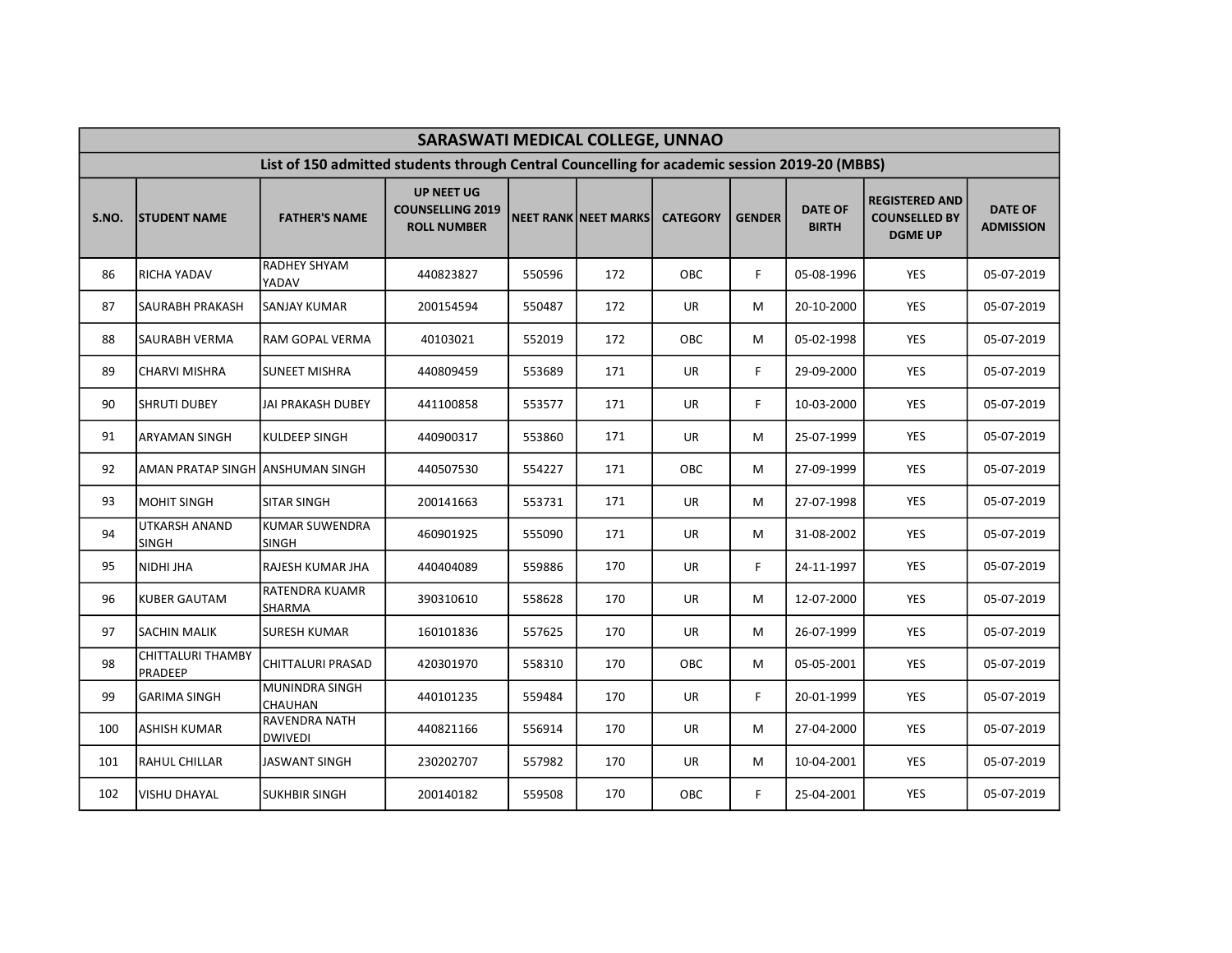|       | SARASWATI MEDICAL COLLEGE, UNNAO        |                                                                                               |                                                                    |        |                             |                 |               |                                |                                                                 |                                    |  |  |  |
|-------|-----------------------------------------|-----------------------------------------------------------------------------------------------|--------------------------------------------------------------------|--------|-----------------------------|-----------------|---------------|--------------------------------|-----------------------------------------------------------------|------------------------------------|--|--|--|
|       |                                         | List of 150 admitted students through Central Councelling for academic session 2019-20 (MBBS) |                                                                    |        |                             |                 |               |                                |                                                                 |                                    |  |  |  |
| S.NO. | <b>STUDENT NAME</b>                     | <b>FATHER'S NAME</b>                                                                          | <b>UP NEET UG</b><br><b>COUNSELLING 2019</b><br><b>ROLL NUMBER</b> |        | <b>NEET RANK NEET MARKS</b> | <b>CATEGORY</b> | <b>GENDER</b> | <b>DATE OF</b><br><b>BIRTH</b> | <b>REGISTERED AND</b><br><b>COUNSELLED BY</b><br><b>DGME UP</b> | <b>DATE OF</b><br><b>ADMISSION</b> |  |  |  |
| 103   | <b>SHANTANU MITTAL</b>                  | <b>SHARAD MITTAL</b>                                                                          | 441003547                                                          | 562651 | 169                         | <b>UR</b>       | М             | 26-06-2000                     | <b>YES</b>                                                      | 05-07-2019                         |  |  |  |
| 104   | KUMAR SHIVAM                            | <b>CHANDRAHAS KUMAR</b>                                                                       | 200113802                                                          | 564569 | 168                         | <b>UR</b>       | M             | 14-02-1999                     | <b>YES</b>                                                      | 05-07-2019                         |  |  |  |
| 105   | PATIL ROHAN<br>BABASAHEB                | <b>BABA SAHEB</b>                                                                             | 311512553                                                          | 564302 | 168                         | UR              | м             | 14-12-2001                     | <b>YES</b>                                                      | 05-07-2019                         |  |  |  |
| 106   | <b>RAVI SHANKAR</b><br><b>CHAURASIA</b> | <b>RAM PHAL</b><br><b>CHAURASIA</b>                                                           | 390301838                                                          | 566021 | 168                         | OBC             | М             | 04-12-1997                     | <b>YES</b>                                                      | 05-07-2019                         |  |  |  |
| 107   | SHEETAL VERMA                           | <b>VINAY KUMAR</b>                                                                            | 440904379                                                          | 565573 | 168                         | <b>SC</b>       | F             | 19-05-1999                     | <b>YES</b>                                                      | 05-07-2019                         |  |  |  |
| 108   | RISHITA RANJAN                          | <b>RAKESH RANJAN</b><br><b>KUMAR</b>                                                          | 150236861                                                          | 566034 | 168                         | <b>UR</b>       | F.            | 26-10-2000                     | <b>YES</b>                                                      | 05-07-2019                         |  |  |  |
| 109   | ISHIVOM TIWARI                          | <b>VISHAL TIWARI</b>                                                                          | 300402863                                                          | 570484 | 167                         | <b>UR</b>       | м             | 25-06-2001                     | <b>YES</b>                                                      | 05-07-2019                         |  |  |  |
| 110   | <b>SACHIN KAMBOJ</b>                    | <b>HARBHAGWAN</b><br>KAMBOJ                                                                   | 160108666                                                          | 567373 | 167                         | OBC             | м             | 26-08-1999                     | <b>YES</b>                                                      | 05-07-2019                         |  |  |  |
| 111   | ISHREYA SINGH                           | R P SINGH                                                                                     | 441103046                                                          | 567552 | 167                         | <b>UR</b>       | F.            | 19-04-2002                     | <b>YES</b>                                                      | 05-07-2019                         |  |  |  |
| 112   | <b>AKASH VIKRAM</b><br><b>SINGH</b>     | DHARMENDRA<br><b>PRATAP SINGH</b>                                                             | 440402145                                                          | 569216 | 167                         | <b>UR</b>       | м             | 23-07-2002                     | <b>YES</b>                                                      | 05-07-2019                         |  |  |  |
| 113   | <b>SALMAN KHAN</b>                      | <b>MANZOOR AHMED</b><br>KHAN                                                                  | 440803771                                                          | 568597 | 167                         | UR              | М             | 13-03-2000                     | <b>YES</b>                                                      | 05-07-2019                         |  |  |  |
| 114   | <b>SHUBH SAINI</b>                      | ANIL KUMAR SAINI                                                                              | 440403900                                                          | 568278 | 167                         | OBC             | м             | 24-03-2001                     | YES                                                             | 05-07-2019                         |  |  |  |
| 115   | <b>ASHUTOSH YADAV</b>                   | <b>AVNISH KUMAR</b>                                                                           | 440102043                                                          | 567837 | 167                         | OBC             | м             | 09-11-1997                     | YES                                                             | 05-07-2019                         |  |  |  |
| 116   | SHUBHAM SHUKLA                          | <b>S K SHUKLA</b>                                                                             | 270104892                                                          | 568159 | 167                         | UR              | м             | 10-10-1999                     | YES                                                             | 05-07-2019                         |  |  |  |
| 117   | MANISH RAJ                              | PARMANAD THAKUR                                                                               | 390327883                                                          | 568718 | 167                         | OBC             | М             | 03-05-1998                     | YES                                                             | 05-07-2019                         |  |  |  |
| 118   | <b>HANZALA ANSARI</b>                   | <b>HAFIZULLAH ANSARI</b>                                                                      | 390402992                                                          | 572634 | 166                         | OBC             | м             | 10-08-1999                     | <b>YES</b>                                                      | 05-07-2019                         |  |  |  |
| 119   | SHUBHANGI RAI                           | <b>DIWAKER RAI</b>                                                                            | 440809382                                                          | 571461 | 166                         | UR              | F.            | 01-10-2000                     | <b>YES</b>                                                      | 05-07-2019                         |  |  |  |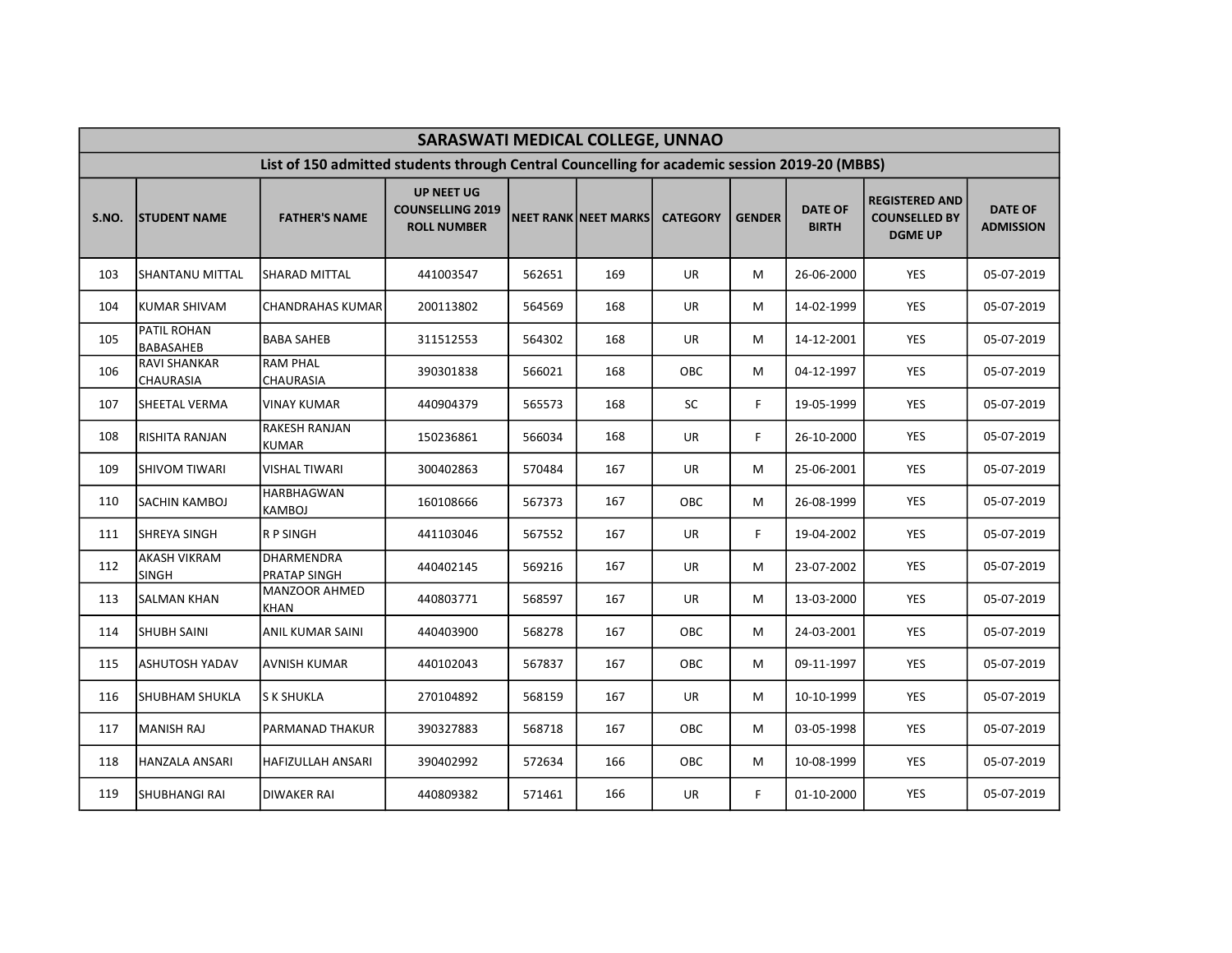|       | <b>SARASWATI MEDICAL COLLEGE, UNNAO</b> |                                                                                               |                                                                    |        |                             |                 |               |                                |                                                                 |                                    |  |  |
|-------|-----------------------------------------|-----------------------------------------------------------------------------------------------|--------------------------------------------------------------------|--------|-----------------------------|-----------------|---------------|--------------------------------|-----------------------------------------------------------------|------------------------------------|--|--|
|       |                                         | List of 150 admitted students through Central Councelling for academic session 2019-20 (MBBS) |                                                                    |        |                             |                 |               |                                |                                                                 |                                    |  |  |
| S.NO. | <b>STUDENT NAME</b>                     | <b>FATHER'S NAME</b>                                                                          | <b>UP NEET UG</b><br><b>COUNSELLING 2019</b><br><b>ROLL NUMBER</b> |        | <b>NEET RANK NEET MARKS</b> | <b>CATEGORY</b> | <b>GENDER</b> | <b>DATE OF</b><br><b>BIRTH</b> | <b>REGISTERED AND</b><br><b>COUNSELLED BY</b><br><b>DGME UP</b> | <b>DATE OF</b><br><b>ADMISSION</b> |  |  |
| 120   | <b>SHRISTI SHAW</b>                     | <b>RAJ KUMAR SHAW</b>                                                                         | 460810556                                                          | 574923 | 165                         | <b>UR</b>       | F.            | 21-08-2001                     | <b>YES</b>                                                      | 05-07-2019                         |  |  |
| 121   | <b>AKSHAY SINGH</b>                     | <b>BRAJ KISHOR</b>                                                                            | 440107572                                                          | 578092 | 165                         | <b>UR</b>       | M             | 15-07-2000                     | <b>YES</b>                                                      | 05-07-2019                         |  |  |
| 122   | <b>GAURAV DHAKED</b>                    | <b>AMAR SINGH</b>                                                                             | 390300097                                                          | 575466 | 165                         | OBC             | M             | 28-01-2001                     | <b>YES</b>                                                      | 05-07-2019                         |  |  |
| 123   | <b>ADITI SUMAN</b>                      | <b>RAJESH KUMAR</b><br><b>VISHWAKARMA</b>                                                     | 150231617                                                          | 576688 | 165                         | <b>UR</b>       | F.            | 21-02-2001                     | <b>YES</b>                                                      | 05-07-2019                         |  |  |
| 124   | <b>UTKARSH SINGH</b><br>lgurjar         | <b>SANJEEV KUMAR</b><br><b>SINGH GURJAR</b>                                                   | 390319375                                                          | 579265 | 164                         | OBC             | M             | 04-07-1996                     | <b>YES</b>                                                      | 05-07-2019                         |  |  |
| 125   | IADITYA SINGH                           | <b>NARENDRA SINGH</b>                                                                         | 440102970                                                          | 578975 | 164                         | <b>UR</b>       | M             | 12-01-2001                     | <b>YES</b>                                                      | 05-07-2019                         |  |  |
| 126   | <b>NIKHIL MAHESHWARI</b>                | PRADEEP<br>MAHESHWARI                                                                         | 440303587                                                          | 578641 | 164                         | <b>UR</b>       | M             | 20-09-1995                     | <b>YES</b>                                                      | 05-07-2019                         |  |  |
| 127   | <b>LASHIKA</b>                          | <b>RAM SINGH</b>                                                                              | 230207554                                                          | 578945 | 164                         | SC              | F.            | 08-12-2000                     | <b>YES</b>                                                      | 05-07-2019                         |  |  |
| 128   | <b>SHILPY</b>                           | <b>UMESH PRASAD</b>                                                                           | 200134691                                                          | 578960 | 164                         | <b>OBC</b>      | F.            | 15-12-1998                     | <b>YES</b>                                                      | 05-07-2019                         |  |  |
| 129   | <b>IPRANAV SWARUP</b>                   | DEVENDRA SWARUP                                                                               | 44102782                                                           | 582150 | 163                         | <b>UR</b>       | М             | 02-07-2000                     | <b>YES</b>                                                      | 05-07-2019                         |  |  |
|       |                                         |                                                                                               | SARASWATI MEDICAL COLLEGE, UNNAO                                   |        |                             |                 |               |                                |                                                                 |                                    |  |  |
|       |                                         | List of 150 admitted students through Central Councelling for academic session 2019-20 (MBBS) |                                                                    |        |                             |                 |               |                                |                                                                 |                                    |  |  |
| S.NO. | <b>STUDENT NAME</b>                     | <b>FATHER'S NAME</b>                                                                          | <b>UP NEET UG</b><br><b>COUNSELLING 2019</b><br><b>ROLL NUMBER</b> |        | <b>NEET RANK NEET MARKS</b> | <b>CATEGORY</b> | <b>GENDER</b> | <b>DATE OF</b><br><b>BIRTH</b> | <b>REGISTERED AND</b><br><b>COUNSELLED BY</b><br><b>DGME UP</b> | <b>DATE OF</b><br><b>ADMISSION</b> |  |  |